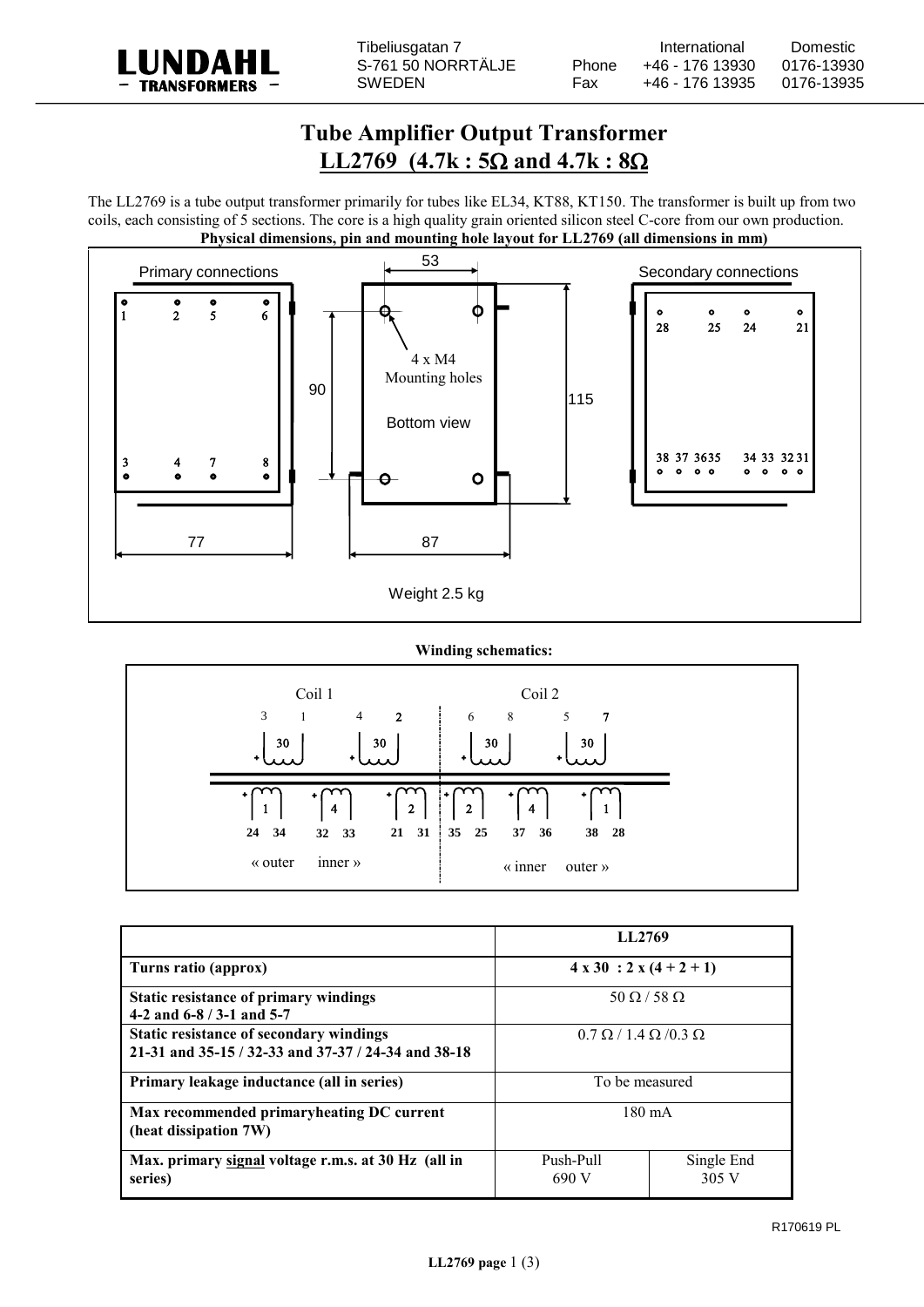## **Electrical characteristics**

## **Primary Load Impedance, Max power and power loss.**

| Primary DC Current Core Air-gap and Primary inductance |  |  |
|--------------------------------------------------------|--|--|
| LL2769/PP                                              |  |  |
| $25 \mu$                                               |  |  |
|                                                        |  |  |
|                                                        |  |  |
|                                                        |  |  |
| 160 H                                                  |  |  |
|                                                        |  |  |

LL2769 Primary connection for Single-End output stage





**Secondary connection for 4.7k : 8 ohms Secondary connection for 4.7k : 5 ohms** 



LL2769 Primary connection for Push-Pull output stage